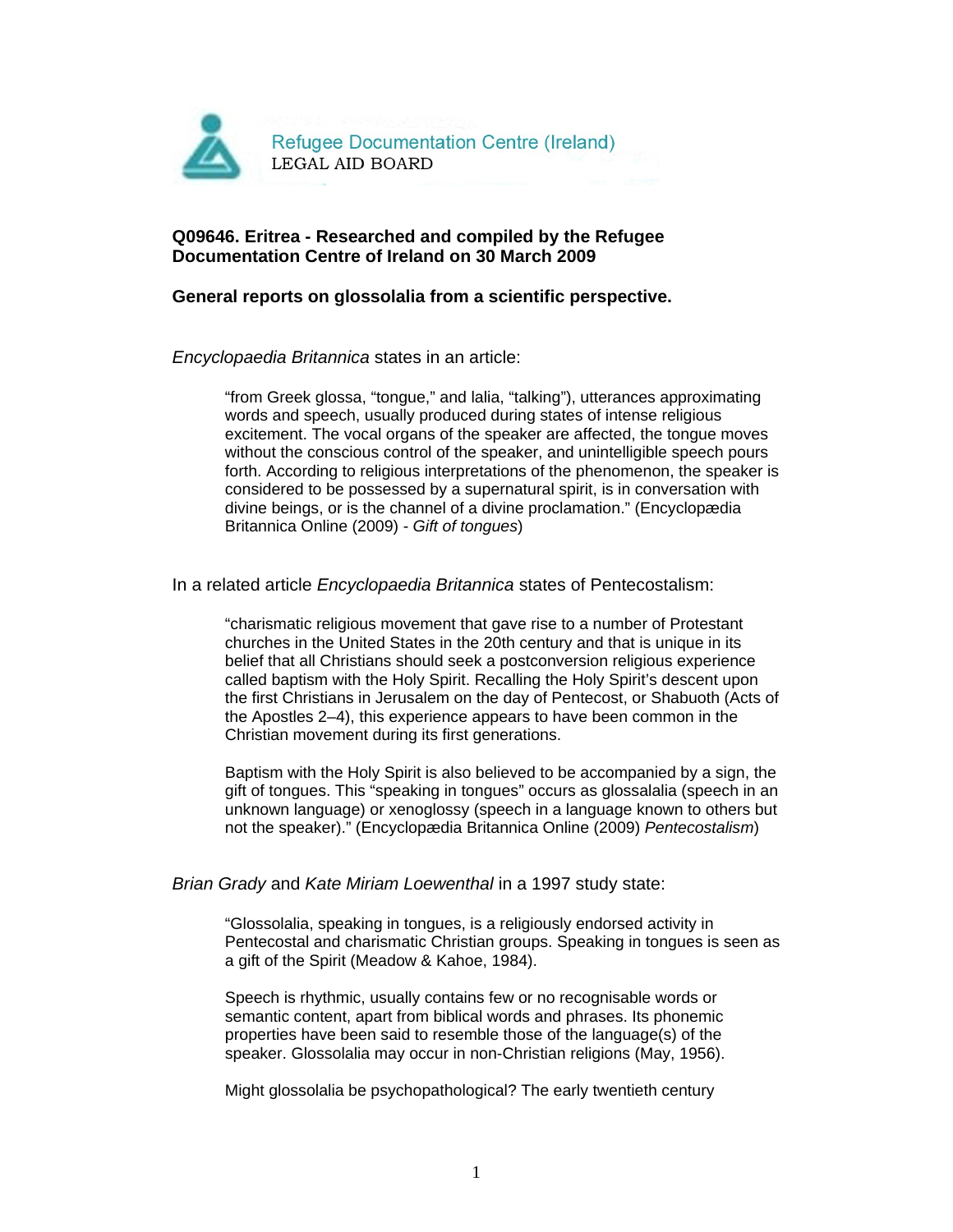literature on glossolalia carried the implication that it was a form of mass hysteria or psychosis. This view was successfully challenged by Boisen (1939), Alland (1962) and others. Modern consensus appears to be that glossolalia is a legitimate and legitimated religious activity, possibly adaptive, and not psychopathological (Meadow & Kahoe, 1984; Littlewood & Lipsedge, 1989; Loewenthal, 1995a)." (Grady, Brian and Loewenthal, Kate Miriam, Features associated with speaking in tongues (Glossolalia), British Journal of Medical Psychology (1977), 70, 185 – 191)

The conclusion of a study of 991 male Evangelical clergy summarises its own findings and four other studies:

"What is clear, however, from all five studies is that there is no evidence to support the hypothesised link between glossolalia and neuroticism and, indeed, some evidence to suggest that glossolalia is in fact associated with greater psychological stability." (Leslie J. Francis and Mandy Robbins, Personality and Glossolalia: A Study Among Male Evangelical Clergy, Pastoral Psyschology, Vol 51, No. 5, May 2003)

An article in Jet reports on research into glossolalia by the University of Pennsylvania School of Medicine:

"In a recent study conducted by researchers from the University of Pennsylvania School of Medicine, Associate Professor Dr. Andrew Newberg, M.D, reported, "Our finding of decreased activity in the frontal lobes during the practice of speaking in tongues is fascinating because these subjects truly believe that the spirit of God is moving through them and controlling them to speak.

"Our brain imaging research shows us that these subjects are not in control of the usual language centers...which is consistent with their description of a lack of intentional control while speaking in tongues."

The study can be found in the November issue of the journal Psychiatry Research: Neuroimaging." (Jet (27 November 2006) Research Finds Brain Affected When 'Speaking In Tongues' )

An article on Meta Religion.com states:

"The highly respected 1972 study of John P. Kildahl (The Psychology of Speaking in Tongues) concludes that "from a linguistic point of view, religiously inspired glossolalic utterances have the same general characteristics as those that are not religiously inspired." In fact, glossolalia is a "human phenomenon, not limited to Christianity nor even to religious behavior." (Dictionary of Pentecostal and Charismatic Movements by Spittler, P. 340)." (Meta Religion (undated) Glossolalia in Contemporary Linguistic Study) and the study of the study of the study of the study of the study of the study of the study of the study of the study of the study of the study of the study of the study of the study of the study of the study of the

This article also states: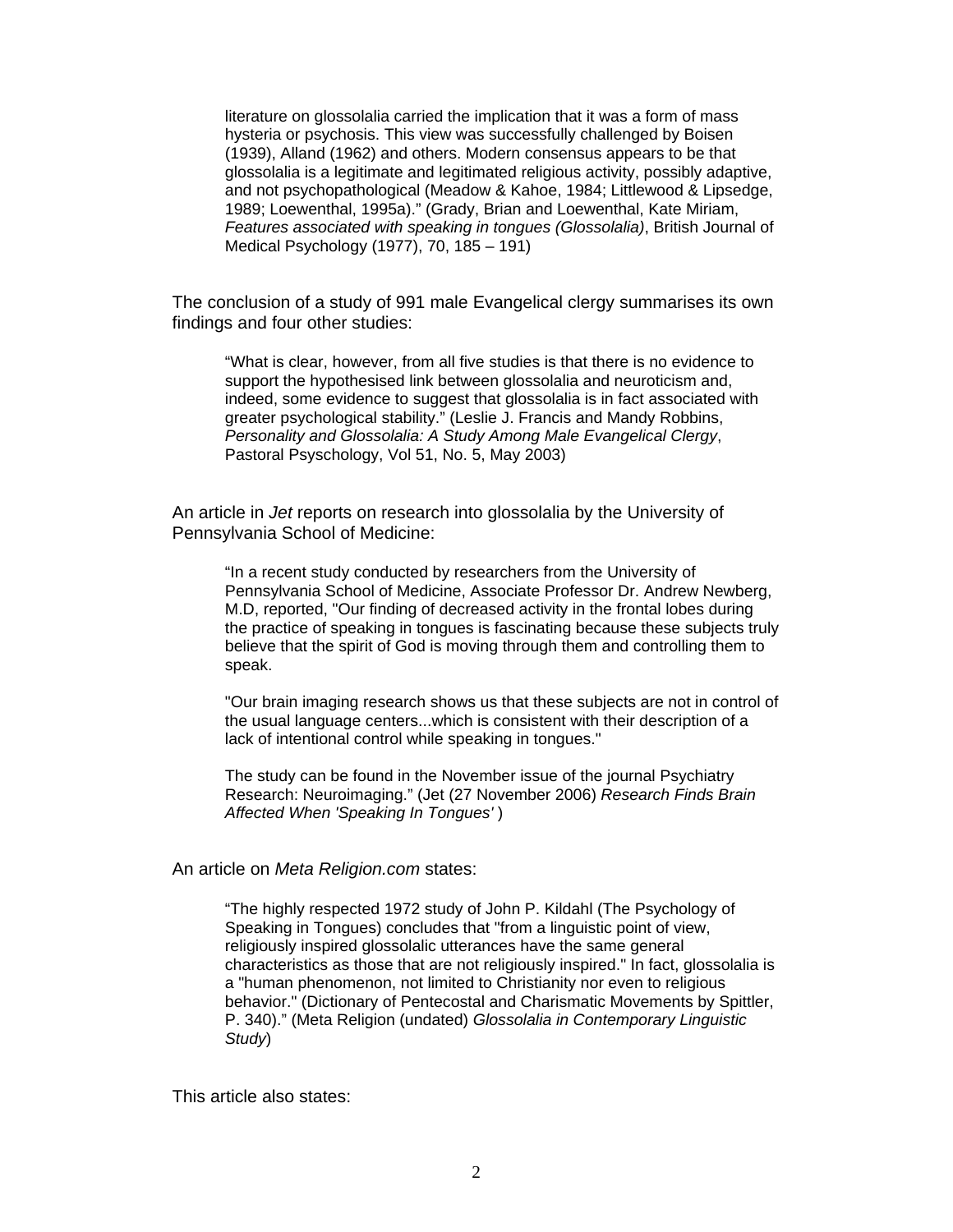"In a massive study of glossolalia from a linguistic perspective by Professor William J. Samarin of the University of Toronto's Department of Linguistics published after more than a decade of careful research, he rejected the view that glossolalia is xenoglossia, i.e. some foreign language that could be understood by another person who knew that language. Samarin concluded that glossolalia is a "pseudo-language." He defined glossolalia as "unintelligible babbling speech that exhibits superficial phonological similarity to language, without having consistent syntagmatic structure and that is not systematically derived from or related to known language." (William J. Samarin, "Variation and Variables in Religious Glossolalia," Language in Society, ed. Dell Haymes, Cambridge: Cambridge University Press, 1972 pgs. 121-130)

Felicitas D. Goodman, a psychological anthropologist and linguist, engaged in a study of various English - Spanish - and Mayan-speaking Pentecostal communities in the United States and Mexico. She compared tape recordings of non-Christian rituals from Africa, Borneo, Indonesia and Japan as well. She published her results in 1972 in an extensive monograph (Speaking in Tongues: A Cross-Cultural Study in Glossolalia by Felecitas D. Goodman, University of Chicago Press, 1972).

Goodman concludes that "when all features of glossolalia were taken into consideration--that is, the segmental structure (such as sounds, syllables, phrases) and its suprasegmental elements (namely, rhythm, accent, and especially overall intonation)-- she concluded that there is no distinction in glossolalia between Christians and the followers of non-Christian (pagan) religions . The "association between trance and glossolalia is now accepted by many researchers as a correct assumption," writes Goodman in the prestigious Encyclopedia of Religion (1987).

Goodman also concludes that glossolalia "is, actually, a learned behavior, learned either unawarely or, sometimes consciously." Others have previously pointed out that direct instruction is given on how to "speak in tongues," ie. how to engage in glossolalia." (Ibid)

### **References**

Encyclopædia Britannica Online (2009) Gift of tongues http:/[/www.britannica.com/EBchecked/topic/599257/gift-of-tongues](http://www.britannica.com/EBchecked/topic/599257/gift-of-tongues) (Accessed 27 March 2009)

Encyclopædia Britannica Online (2009) Pentecostalism <http://www.britannica.com/EBchecked/topic/450414/Pentecostalism> (Accessed 27 March 2009)

Grady, Brian and Loewenthal, Kate Miriam, Features associated with speaking in tongues (Glossolalia), British Journal of Medical Psychology (1977), 70, 185 – 191. Available online at: <http://eprints.rhul.ac.uk/369/1/GLOSS.pdf> (Accessed 27 March 2009)